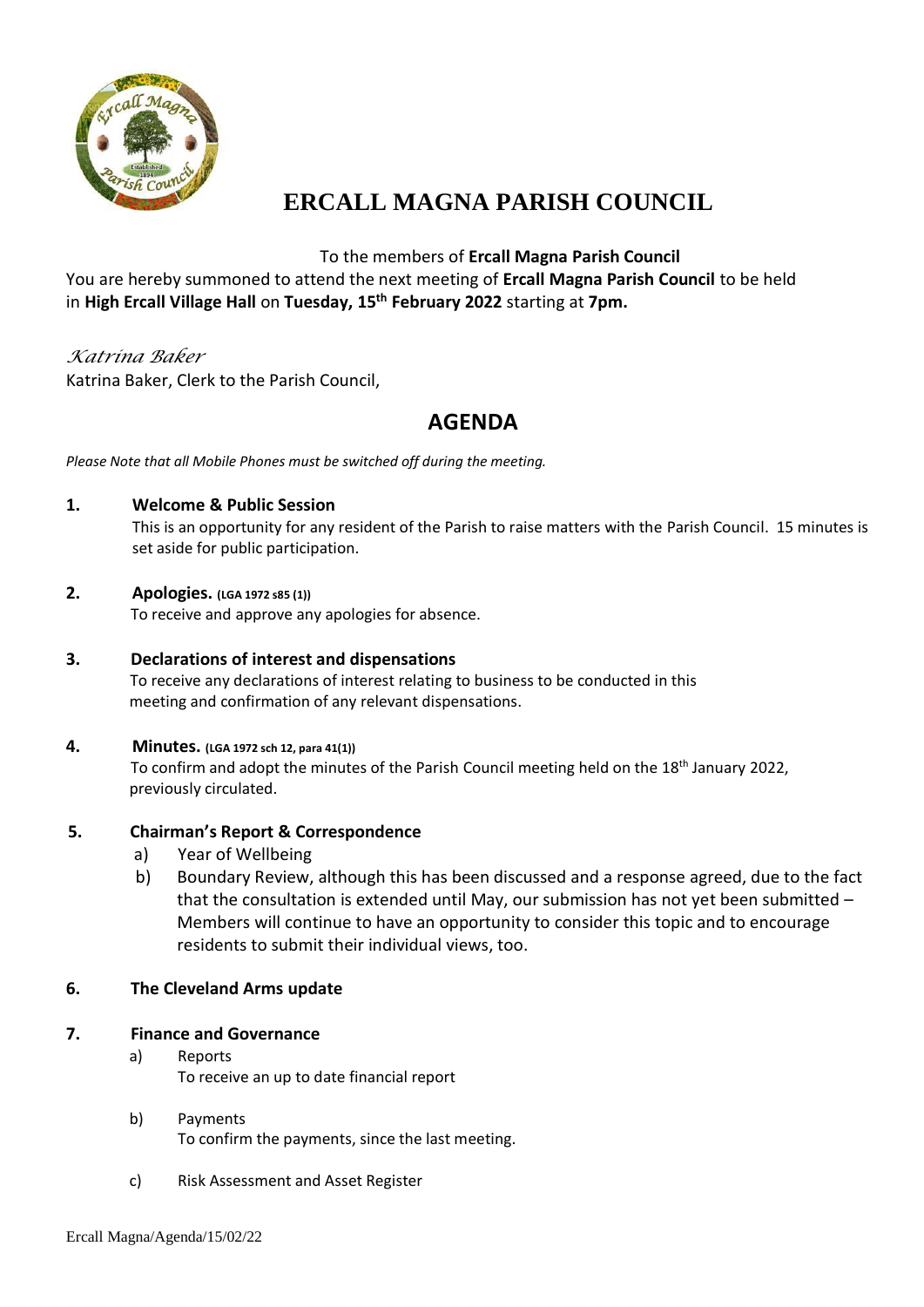#### **8. Planning**

**a) Chairman's Report and Confirmation of Planning Decisions** Councillor Wickson will give a verbal report on any Planning Matters since the last meeting

#### **b) To consider any current applications**

**i) TWC/2022/0072 The Elms, High Ercall** Significant amount of work relating to a number of trees

#### **Details of all applications can be found at [www.telford.gov.uk/planning](http://www.telford.gov.uk/planning)**

#### **c) Other Planning Matters**

i) Report of Planning Sessions attended so far Anyone who attended one of the planning sessions, to date, will be asked to give a verbal report to the Members. Spaces are available on other sessions

#### **9. Environmental Issues.**

- a) To receive a report and updates
- b) The Queen's Green Canopy sites around the Parish
- c) To consider any new issues for action

#### **10. Highways & Transport Issues**

- a) To receive a report and updates
	- i) Footpath Projects update
	- ii) SID project update
- b) Public Rights of Way
- c) Crudgington Crossroads update
- d) A442 Cold Hatton report of meeting with Highways Engineer on  $10^{th}$  February 2022
- e) Roden / B5063 Traffic Scheme update
- f) To consider any new issues for action

#### **11. Shropshire Association of Local Councils (SALC) & National Association (NALC)**

To receive any general correspondence from the County Secretary.

a) Bulletins and News In Brief have been circulated to Members for information throughout the month.

#### **12. Street Lighting.**

To receive details of any Street Light issues.

#### **13. Correspondence**

#### **All correspondence has been shared with all Members since the last meeting. The following items are included on this agenda for discussion**

a) Platinum Jubilee – June 2022 – further information available

#### **14. Matters from Telford & Wrekin Council**

#### **15. Councillor Reports**

This is an opportunity for any Member of the Parish Council to report back on any training or any meeting that they have attended.

#### **Clerk's Report**

a) Defibrillators in the Parish – update on orders for batteries and pads